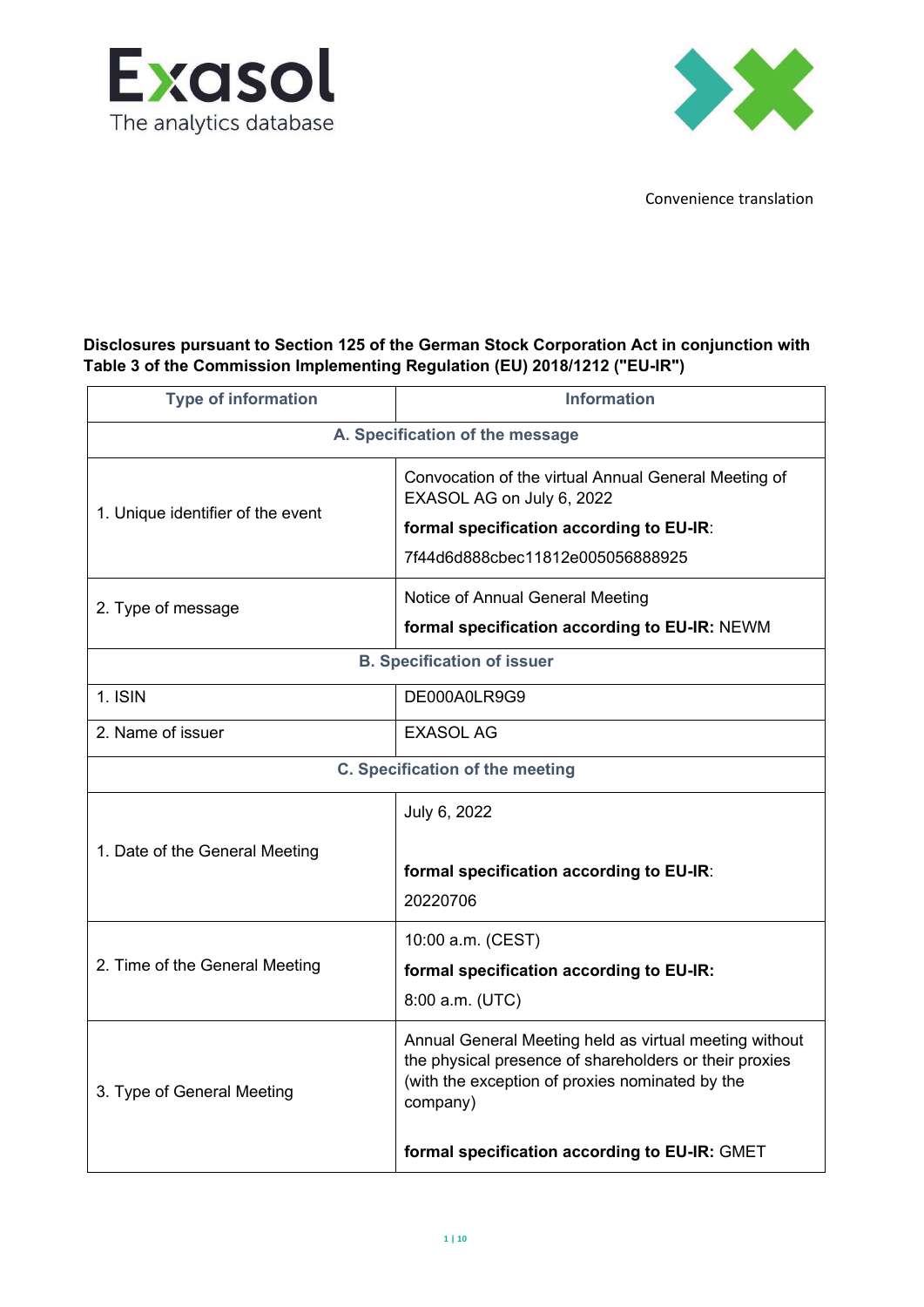



| <b>Type of information</b>                                   | <b>Information</b>                                                                                                                                                                                                                                                                                                                                |
|--------------------------------------------------------------|---------------------------------------------------------------------------------------------------------------------------------------------------------------------------------------------------------------------------------------------------------------------------------------------------------------------------------------------------|
| 4. Location of the General Meeting                           | URL to the Company's Shareholder Portal to follow the<br>Annual General Meeting in video and audio as well as to<br>exercise shareholders' rights:                                                                                                                                                                                                |
|                                                              | formal specification according to EU-IR:                                                                                                                                                                                                                                                                                                          |
|                                                              | https://ir.exasol.com/hv                                                                                                                                                                                                                                                                                                                          |
|                                                              | Location of the Annual General Meeting pursuant to the<br><b>German Stock Corporation Act:</b>                                                                                                                                                                                                                                                    |
|                                                              | Conference room: Zuses Ballsaal, 6th floor,<br>Neumeyerstraße 22-26, 90411 Nuremberg, Germany                                                                                                                                                                                                                                                     |
|                                                              | June 29, 2022, 24:00 (CEST)                                                                                                                                                                                                                                                                                                                       |
| 5. Record Date                                               | formal specification according to EU-IR:                                                                                                                                                                                                                                                                                                          |
|                                                              | 20220629, 22:00 p.m. (UTC)                                                                                                                                                                                                                                                                                                                        |
|                                                              |                                                                                                                                                                                                                                                                                                                                                   |
| 6. Uniform Resource Locator (URL)                            | https://ir.exasol.com/hv                                                                                                                                                                                                                                                                                                                          |
|                                                              | D. Participation* in the Annual General Meeting                                                                                                                                                                                                                                                                                                   |
|                                                              | Exercise of voting rights                                                                                                                                                                                                                                                                                                                         |
| 1. Method of participation* by<br>shareholder                | by postal voting in written form by letter or e-mail<br>$\bullet$<br>by electronic postal vote via the Shareholder Portal<br>$\bullet$<br>on the Company's website<br>by granting power of attorney and issuing<br>$\bullet$<br>instructions to the proxy nominated by the Company<br>by granting power of attorney to a third party<br>$\bullet$ |
|                                                              | Following the Annual General Meeting in picture and<br>sound by means of electronic picture and sound<br>transmission                                                                                                                                                                                                                             |
|                                                              | formal specification according to EU-IR: EV, PX                                                                                                                                                                                                                                                                                                   |
| 2. Issuer deadline for the notification of<br>participation* | Registration for the Annual General Meeting by June 29,<br>2022, 24:00 hours (CEST)<br>(receipt of registration is decisive)                                                                                                                                                                                                                      |
|                                                              | formal specification according to EU-IR: 20220629,<br>22:00 p.m. (UTC)                                                                                                                                                                                                                                                                            |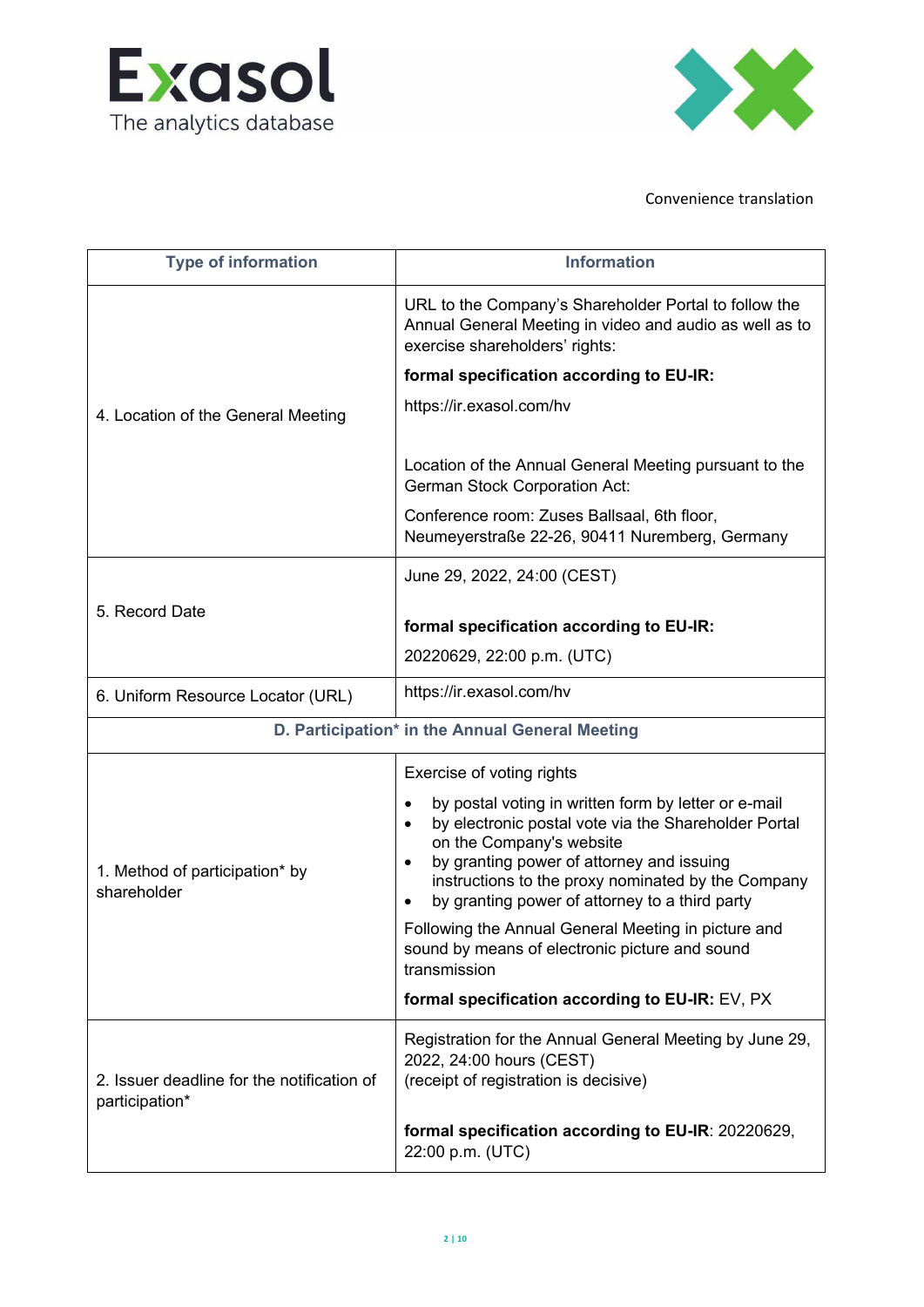



| <b>Type of information</b>                            | <b>Information</b>                                                                                                                                                                                                                                                                                |
|-------------------------------------------------------|---------------------------------------------------------------------------------------------------------------------------------------------------------------------------------------------------------------------------------------------------------------------------------------------------|
| 3. Issuer deadline for voting                         | Exercise of voting rights by postal voting / exercise of<br>voting rights by granting power of attorney and issuing<br>instructions to the proxies nominated by the Company /<br>Authorization of third parties<br>By letter or e-mail:<br>July 5, 2022, 24:00 hours (CEST)<br>(receipt decisive) |
|                                                       | formal specification according to EU-IR:<br>20220705, 22:00 p.m. (UTC)                                                                                                                                                                                                                            |
|                                                       | Via the Shareholder Portal:<br>July 6, 2022, until the start of voting at the virtual<br><b>Annual General Meeting</b>                                                                                                                                                                            |
|                                                       | formal specification according to EU-IR:<br>20220706, until the start of voting in the virtual<br><b>Annual General Meeting</b>                                                                                                                                                                   |
| E. Agenda - Agenda Item 1                             |                                                                                                                                                                                                                                                                                                   |
| 1. Unique identifier of the agenda item               | Agenda item 1                                                                                                                                                                                                                                                                                     |
| 2. Title of the agenda item                           | Presentation of the adopted annual financial statements<br>and the approved consolidated financial statements as<br>well as the summarized group management report as of<br>December 31, 2021 and the report of the Supervisory<br>Board for the 2021 financial year                              |
| 3. Uniform Resource Locator (URL) of<br>the materials | https://ir.exasol.com/hv                                                                                                                                                                                                                                                                          |
| 4. Vote                                               | none                                                                                                                                                                                                                                                                                              |
| 5. Alternative voting options                         | none                                                                                                                                                                                                                                                                                              |
| E. Agenda - Agenda item 2                             |                                                                                                                                                                                                                                                                                                   |
| 1. Unique identifier of the agenda item               | Agenda item 2                                                                                                                                                                                                                                                                                     |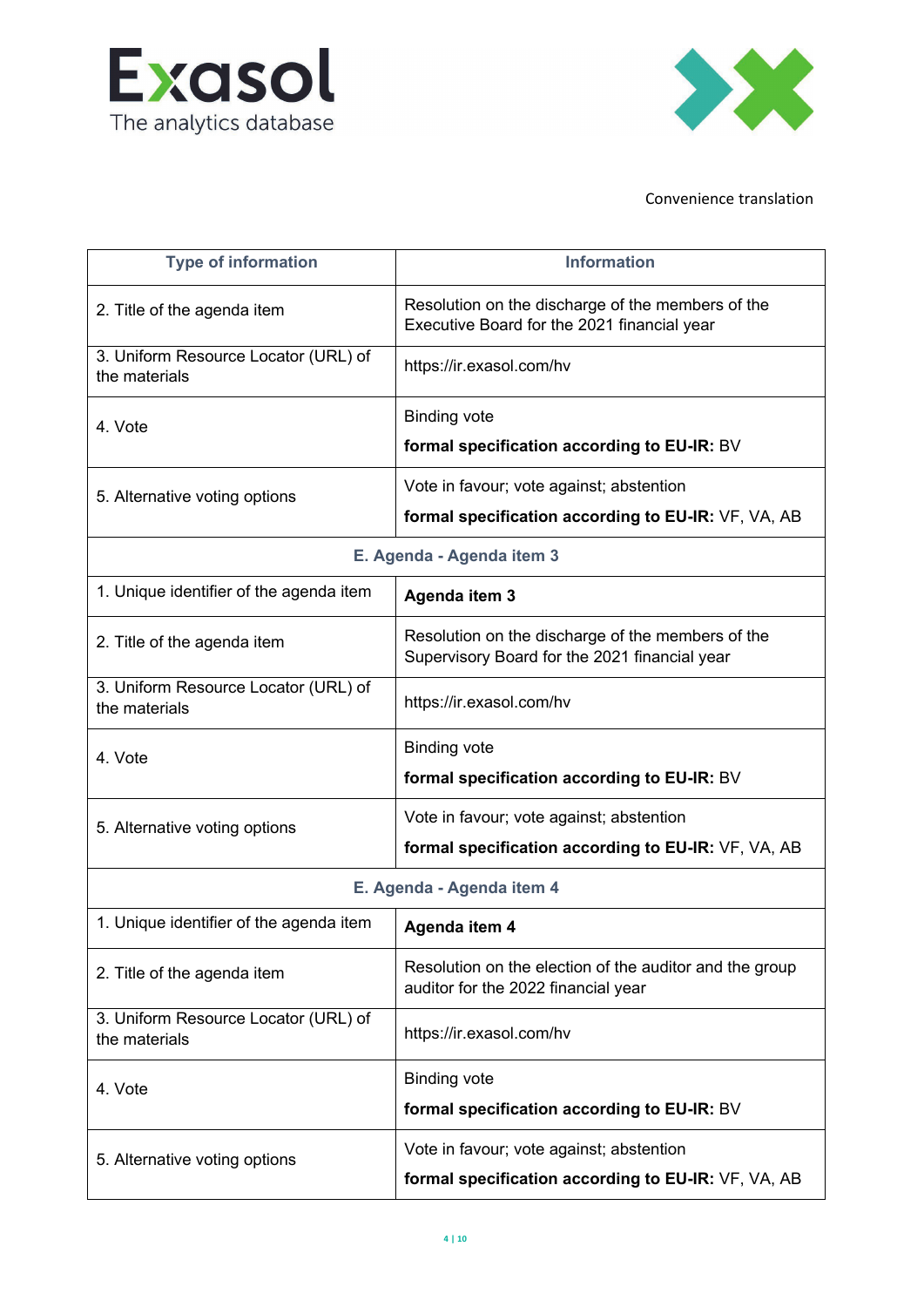



| <b>Type of information</b>                            | <b>Information</b>                                                                                                        |  |
|-------------------------------------------------------|---------------------------------------------------------------------------------------------------------------------------|--|
| E. Agenda - Agenda item 5                             |                                                                                                                           |  |
| 1. Unique identifier of the agenda item               | Agenda item 5                                                                                                             |  |
| 2. Title of the agenda item                           | Resolution on the expansion of the Supervisory Board<br>and the corresponding amendment to the Articles of<br>Association |  |
| 3. Uniform Resource Locator (URL) of<br>the materials | https://ir.exasol.com/hv                                                                                                  |  |
| 4. Vote                                               | <b>Binding vote</b><br>formal specification according to EU-IR: BV                                                        |  |
| 5. Alternative voting options                         | Vote in favour; vote against; abstention<br>formal specification according to EU-IR: VF, VA, AB                           |  |
| E. Agenda - Agenda item 6                             |                                                                                                                           |  |
| 1. Unique identifier of the agenda item               | Agenda item 6 (1)                                                                                                         |  |
| 2. Title of the agenda item                           | Elections to the Supervisory Board: here Ms. Linda<br><b>Mihalic</b>                                                      |  |
| 3. Uniform Resource Locator (URL) of<br>the materials | https://ir.exasol.com/hv                                                                                                  |  |
| 4. Vote                                               | <b>Binding vote</b><br>formal specification according to EU-IR: BV                                                        |  |
| 5. Alternative voting options                         | Vote in favour; vote against; abstention<br>formal specification according to EU-IR: VF, VA, AB                           |  |
|                                                       | E. Agenda - Agenda item 6 (2)                                                                                             |  |
| 1. Unique identifier of the agenda item               | Agenda item 6 (2)                                                                                                         |  |
| 2. Title of the agenda item                           | Elections to the Supervisory Board: here Mr. Roland<br>Wöss                                                               |  |
| 3. Uniform Resource Locator (URL) of<br>the materials | https://ir.exasol.com/hv                                                                                                  |  |
| 4. Vote                                               | <b>Binding vote</b>                                                                                                       |  |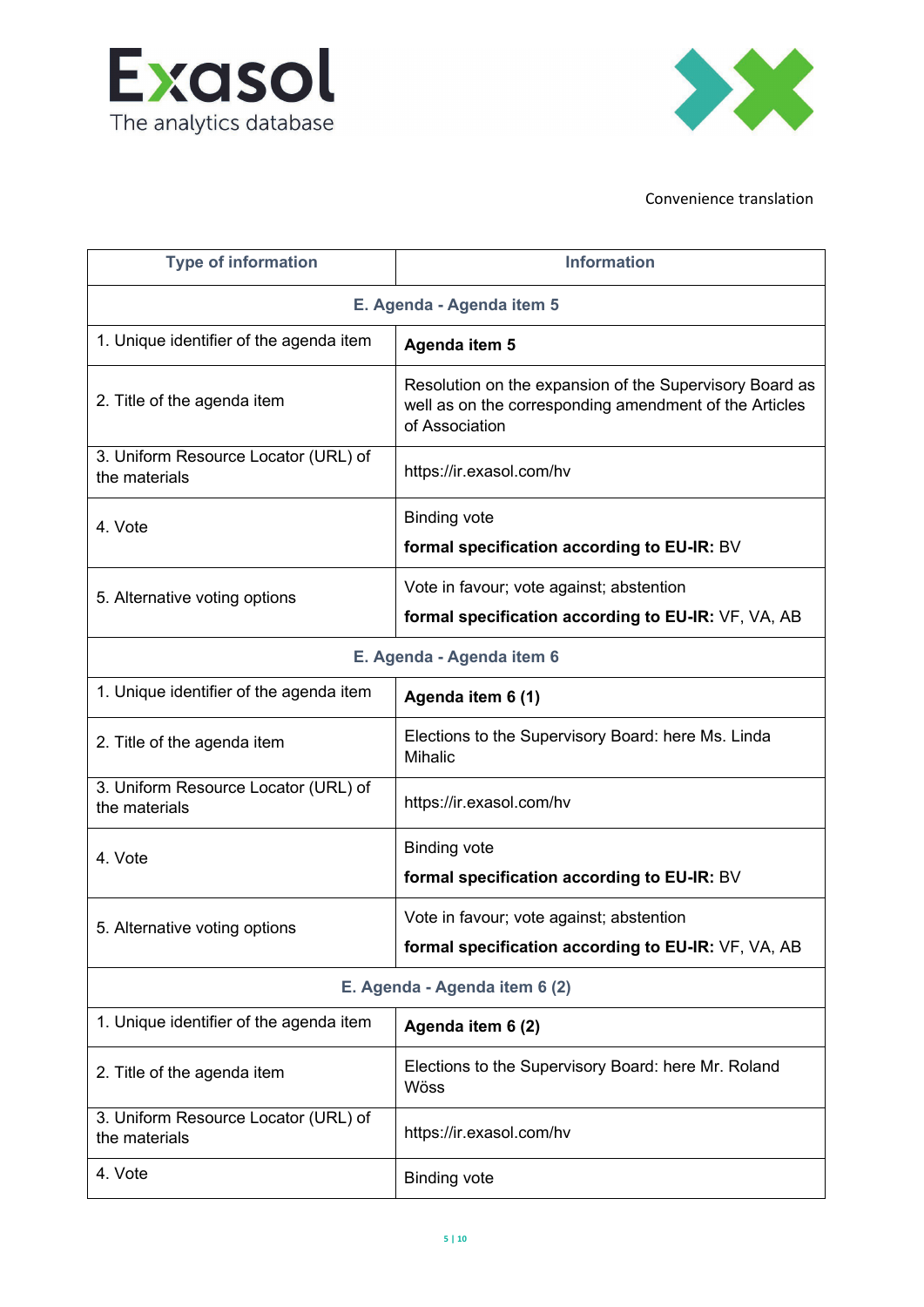



| <b>Type of information</b>                            | <b>Information</b>                                                                                                                                              |
|-------------------------------------------------------|-----------------------------------------------------------------------------------------------------------------------------------------------------------------|
|                                                       | formal specification according to EU-IR: BV                                                                                                                     |
| 5. Alternative voting options                         | Vote in favour; vote against; abstention                                                                                                                        |
|                                                       | formal specification according to EU-IR: VF, VA, AB                                                                                                             |
| E. Agenda - Agenda item 6 (3)                         |                                                                                                                                                                 |
| 1. Unique identifier of the agenda item               | Agenda item 6 (3)                                                                                                                                               |
| 2. Title of the agenda item                           | Elections to the Supervisory Board: here Ms. Petra<br>Neureither                                                                                                |
| 3. Uniform Resource Locator (URL) of<br>the materials | https://ir.exasol.com/hv                                                                                                                                        |
| 4. Vote                                               | <b>Binding vote</b>                                                                                                                                             |
|                                                       | formal specification according to EU-IR: BV                                                                                                                     |
| 5. Alternative voting options                         | Vote in favour; vote against; abstention                                                                                                                        |
|                                                       | formal specification according to EU-IR: VF, VA, AB                                                                                                             |
| E. Agenda - Agenda item 6 (4)                         |                                                                                                                                                                 |
| 1. Unique identifier of the agenda item               | Agenda item 6 (4)                                                                                                                                               |
| 2. Title of the agenda item                           | Elections to the Supervisory Board: here Mr. Torsten<br>Wegener                                                                                                 |
| 3. Uniform Resource Locator (URL) of<br>the materials | https://ir.exasol.com/hv                                                                                                                                        |
| 4. Vote                                               | <b>Binding vote</b>                                                                                                                                             |
|                                                       | formal specification according to EU-IR: BV                                                                                                                     |
| 5. Alternative voting options                         | Vote in favour; vote against; abstention                                                                                                                        |
|                                                       | formal specification according to EU-IR: VF, VA, AB                                                                                                             |
| E. Agenda - Agenda item 7                             |                                                                                                                                                                 |
| 1. Unique identifier of the agenda item               | Agenda item 7                                                                                                                                                   |
| 2. Title of the agenda item                           | Resolution on cancellation of the Authorized Capital<br>2020 and creating a new Authorized Capital 2022<br>including the authorization to exclude shareholders' |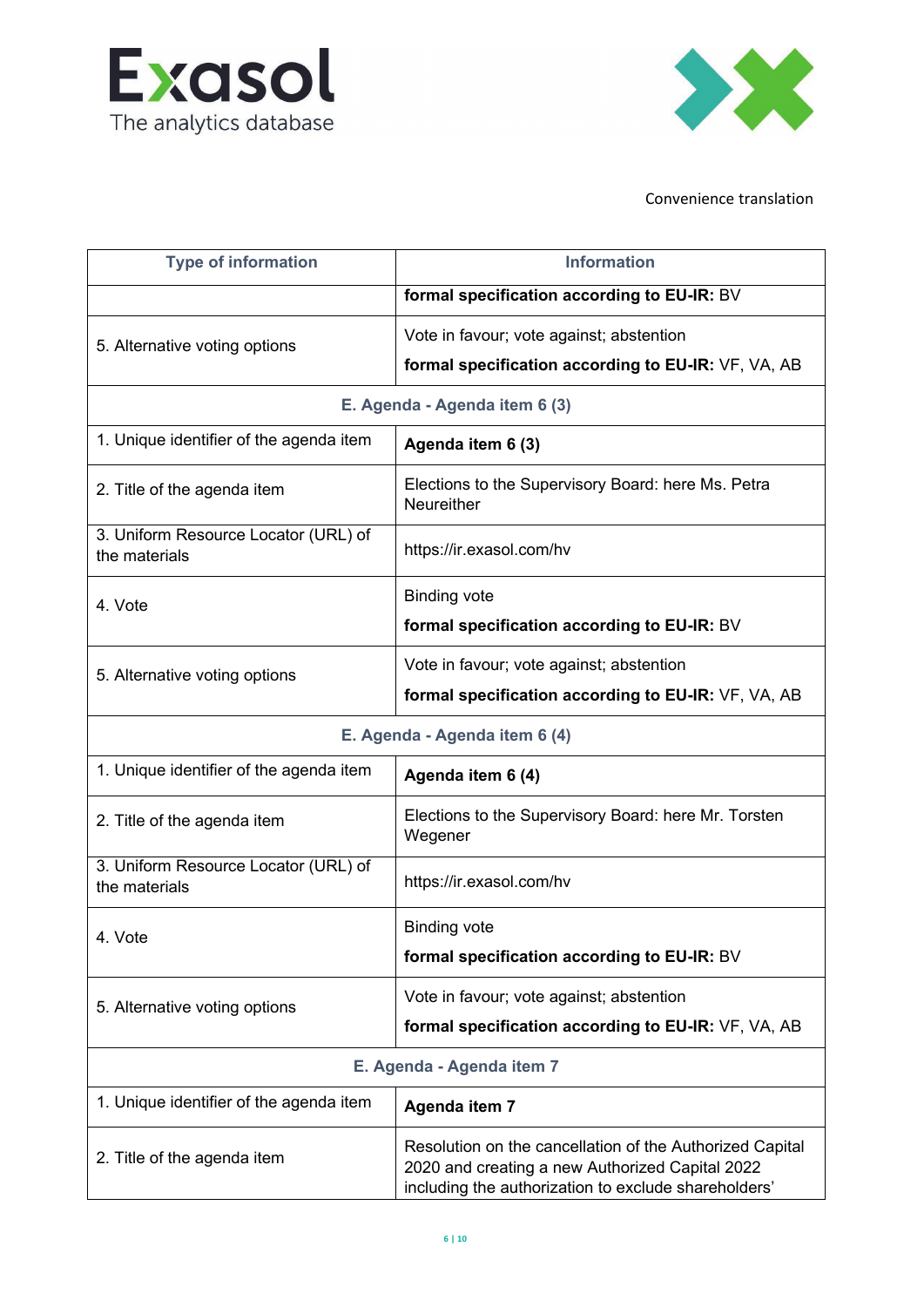



| <b>Type of information</b>                            | <b>Information</b>                                                                                                                                                                                                                                                                                                                                                                                                                     |
|-------------------------------------------------------|----------------------------------------------------------------------------------------------------------------------------------------------------------------------------------------------------------------------------------------------------------------------------------------------------------------------------------------------------------------------------------------------------------------------------------------|
|                                                       | statutory subscription rights, and corresponding<br>amendment to the Articles of Association                                                                                                                                                                                                                                                                                                                                           |
| 3. Uniform Resource Locator (URL) of<br>the materials | https://ir.exasol.com/hv                                                                                                                                                                                                                                                                                                                                                                                                               |
| 4. Vote                                               | <b>Binding vote</b>                                                                                                                                                                                                                                                                                                                                                                                                                    |
|                                                       | formal specification according to EU-IR: BV                                                                                                                                                                                                                                                                                                                                                                                            |
| 5. Alternative voting options                         | Vote in favour; vote against; abstention                                                                                                                                                                                                                                                                                                                                                                                               |
|                                                       | formal specification according to EU-IR: VF, VA, AB                                                                                                                                                                                                                                                                                                                                                                                    |
| E. Agenda - Agenda item 8                             |                                                                                                                                                                                                                                                                                                                                                                                                                                        |
| 1. Unique identifier of the agenda item               | Agenda item 8                                                                                                                                                                                                                                                                                                                                                                                                                          |
| 2. Title of the agenda item                           | Resolution on the amendment of the authorization to<br>issue stock options under the Stock Option Program as<br>amended by the resolution of the Annual General<br>Meeting on June 30, 2021, on a new authorization to<br>issue stock options (Stock Option Program 2022) and on<br>the amendment of the Conditional Capital 2020 as<br>amended on June 30, 2021, and on the corresponding<br>amendment to the Articles of Association |
| 3. Uniform Resource Locator (URL) of<br>the materials | https://ir.exasol.com/hv                                                                                                                                                                                                                                                                                                                                                                                                               |
| 4. Vote                                               | <b>Binding vote</b>                                                                                                                                                                                                                                                                                                                                                                                                                    |
|                                                       | formal specification according to EU-IR: BV                                                                                                                                                                                                                                                                                                                                                                                            |
| 5. Alternative voting options                         | Vote in favour; vote against; abstention                                                                                                                                                                                                                                                                                                                                                                                               |
|                                                       | formal specification according to EU-IR: VF, VA, AB                                                                                                                                                                                                                                                                                                                                                                                    |
| E. Agenda - Agenda item 9                             |                                                                                                                                                                                                                                                                                                                                                                                                                                        |
| 1. Unique identifier of the agenda item               | <b>Agenda item 9</b>                                                                                                                                                                                                                                                                                                                                                                                                                   |
| 2. Title of the agenda item                           | Resolution on additional amendments to the Articles of<br>Association                                                                                                                                                                                                                                                                                                                                                                  |
| 3. Uniform Resource Locator (URL) of<br>the materials | https://ir.exasol.com/hv                                                                                                                                                                                                                                                                                                                                                                                                               |
| 4. Vote                                               | <b>Binding vote</b>                                                                                                                                                                                                                                                                                                                                                                                                                    |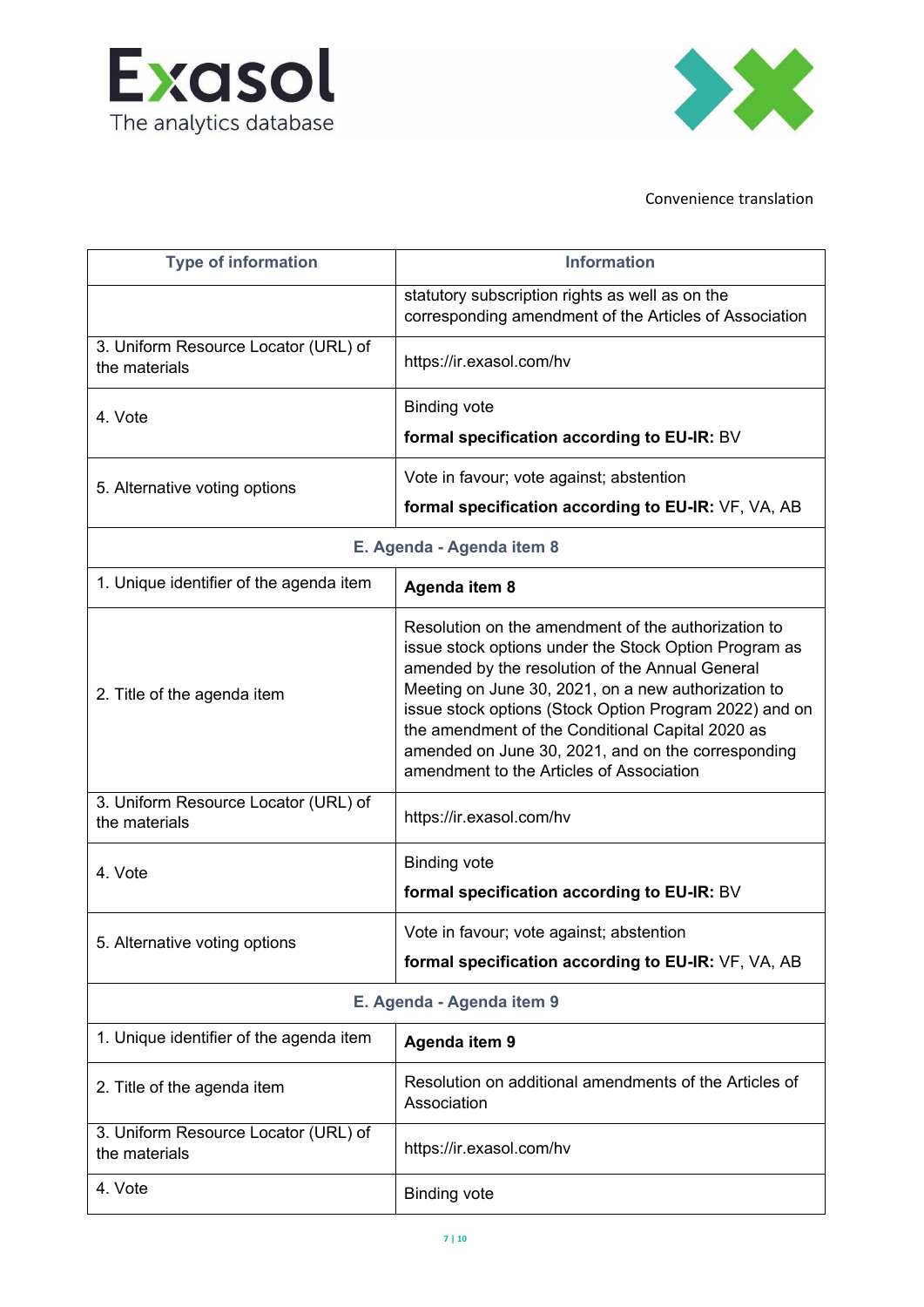



| <b>Type of information</b>                                                                                                      | <b>Information</b>                                                                                                                                                                                                                                                                                 |
|---------------------------------------------------------------------------------------------------------------------------------|----------------------------------------------------------------------------------------------------------------------------------------------------------------------------------------------------------------------------------------------------------------------------------------------------|
|                                                                                                                                 | formal specification according to EU-IR: BV                                                                                                                                                                                                                                                        |
| 5. Alternative voting options                                                                                                   | Vote in favour; vote against; abstention                                                                                                                                                                                                                                                           |
|                                                                                                                                 | formal specification according to EU-IR: VF, VA, AB                                                                                                                                                                                                                                                |
| F. Specification of the deadlines regarding the exercise of other shareholders rights -<br>Requests for additions to the agenda |                                                                                                                                                                                                                                                                                                    |
| 1. Object of deadline                                                                                                           | Request for additions to the agenda pursuant to Section<br>122 (2) AktG                                                                                                                                                                                                                            |
|                                                                                                                                 | June 11, 2022, 24:00 (CEST)<br>(receipt decisive)                                                                                                                                                                                                                                                  |
| 2. Applicable issuer deadline                                                                                                   | formal specification according to EU-IR:                                                                                                                                                                                                                                                           |
|                                                                                                                                 | 20220611, 22:00 p.m. (UTC)                                                                                                                                                                                                                                                                         |
| F. Specification of the deadlines regarding the exercise of other shareholders rights -<br><b>Countermotions</b>                |                                                                                                                                                                                                                                                                                                    |
| 1. Object of deadline                                                                                                           | Countermotions pursuant to Section 126 (1) AktG in<br>conjunction with Article 2 Section 1 para. 2 sentence 3<br>COVID-19 Act in conjunction with Article 11 no. 1 a) and<br>b) COVID-19 Amendment Act - Submission of<br>countermotions to the proposed resolutions on the items<br>on the agenda |
|                                                                                                                                 | Countermotions to be made accessible pursuant to<br>Section 126 AktG shall be deemed to have been made<br>at the meeting if the shareholder making the motion is<br>duly authorized and has registered for the Annual<br><b>General Meeting</b>                                                    |
| 2. Applicable issuer deadline                                                                                                   | June 21, 2022, 24:00 (CEST)                                                                                                                                                                                                                                                                        |
|                                                                                                                                 | (receipt decisive)                                                                                                                                                                                                                                                                                 |
|                                                                                                                                 | formal specification according to EU-IR:                                                                                                                                                                                                                                                           |
|                                                                                                                                 | 20220621; 22:00 p.m. (UTC)                                                                                                                                                                                                                                                                         |
| F. Specification of the deadlines regarding the exercise of other shareholders rights -<br><b>Nomination for election</b>       |                                                                                                                                                                                                                                                                                                    |
| 1. Object of deadline                                                                                                           | Proposals for election pursuant to Section 127 AktG in<br>conjunction with Article 2 Section 1 para. 2 sentence 3<br>COVID-19 Act in conjunction with Article 11 no. 1 a) and                                                                                                                      |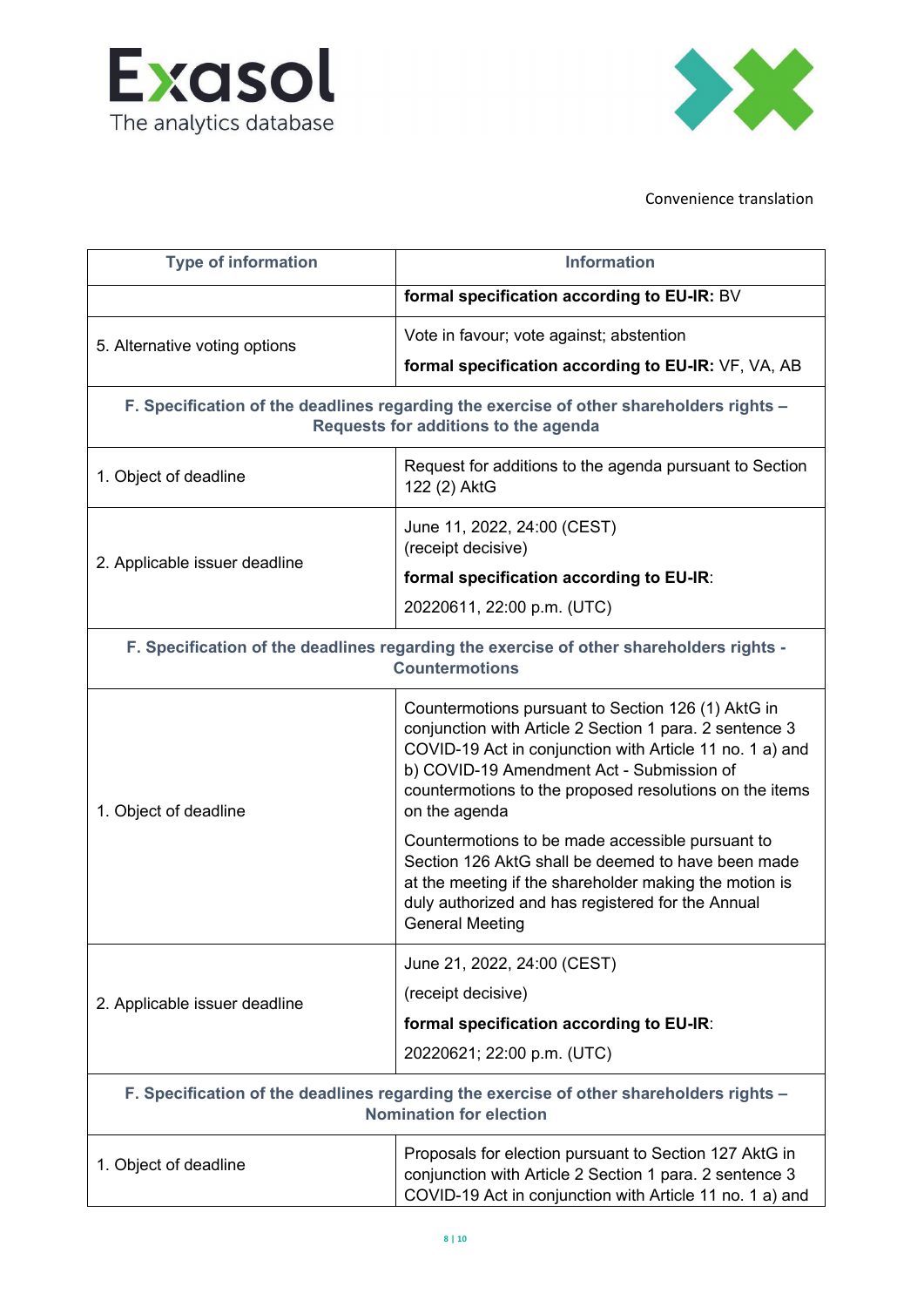



| <b>Type of information</b>                                                                                                                                                       | <b>Information</b>                                                                                                                                                                                                                                                                                                                                  |
|----------------------------------------------------------------------------------------------------------------------------------------------------------------------------------|-----------------------------------------------------------------------------------------------------------------------------------------------------------------------------------------------------------------------------------------------------------------------------------------------------------------------------------------------------|
|                                                                                                                                                                                  | b) COVID-19 Amendment Act - Submission of election<br>proposals for the election of Supervisory Board members<br>or auditors                                                                                                                                                                                                                        |
|                                                                                                                                                                                  | Nominations to be made accessible pursuant to Section<br>127 AktG shall be deemed to have been made at the<br>meeting if the shareholder making the nomination is duly<br>authorized and has registered for the Annual General<br>Meeting                                                                                                           |
|                                                                                                                                                                                  | June 21, 2022, 24:00 (CEST)                                                                                                                                                                                                                                                                                                                         |
| 2. Applicable issuer deadline                                                                                                                                                    | (receipt decisive)                                                                                                                                                                                                                                                                                                                                  |
|                                                                                                                                                                                  | formal specification according to EU-IR:                                                                                                                                                                                                                                                                                                            |
|                                                                                                                                                                                  | 20220621, 22:00 p.m. (UTC)                                                                                                                                                                                                                                                                                                                          |
| F. Specification of the deadlines regarding the exercise of other shareholders rights -<br><b>Submission of questions</b>                                                        |                                                                                                                                                                                                                                                                                                                                                     |
| 1. Object of deadline                                                                                                                                                            | Right of shareholders to ask questions pursuant to<br>Article 2 Section 1 para. 2 sentence 1 no. 3 sentence 2<br>COVID-19 Act in conjunction with Article 11 no. 1 a) and<br>b) COVID-19 Amendment Act - Submission of questions<br>electronically via the Shareholder Portal prior to the<br><b>Annual General Meeting</b>                         |
|                                                                                                                                                                                  | July 4, 2022, 24:00 (CEST)                                                                                                                                                                                                                                                                                                                          |
| 2. Applicable issuer deadline                                                                                                                                                    | formal specification according to EU-IR: 20220704,<br>22:00 p.m. (UTC)                                                                                                                                                                                                                                                                              |
| F. Specification of the deadlines regarding the exercise of other shareholders rights -<br>Electronic submission of objections against resolutions of the Annual General Meeting |                                                                                                                                                                                                                                                                                                                                                     |
| 1. Object of deadline                                                                                                                                                            | Electronic filing of objections to resolutions of the Annual<br>General Meeting pursuant to Article 2 Section 1 para. 2<br>sentence 1 no. 4 COVID-19 Act in conjunction with<br>Article 11 no. 1 a) and b) COVID-19 Amendment Act<br>Filing of objections to resolutions of the Annual General<br>Meeting electronically via the Shareholder Portal |
| 2. Applicable issuer deadline                                                                                                                                                    | July 6, 2022, from 10:00 a.m. (CEST) from the opening<br>of the Annual General Meeting until the closure by the<br>chairman of the meeting                                                                                                                                                                                                          |